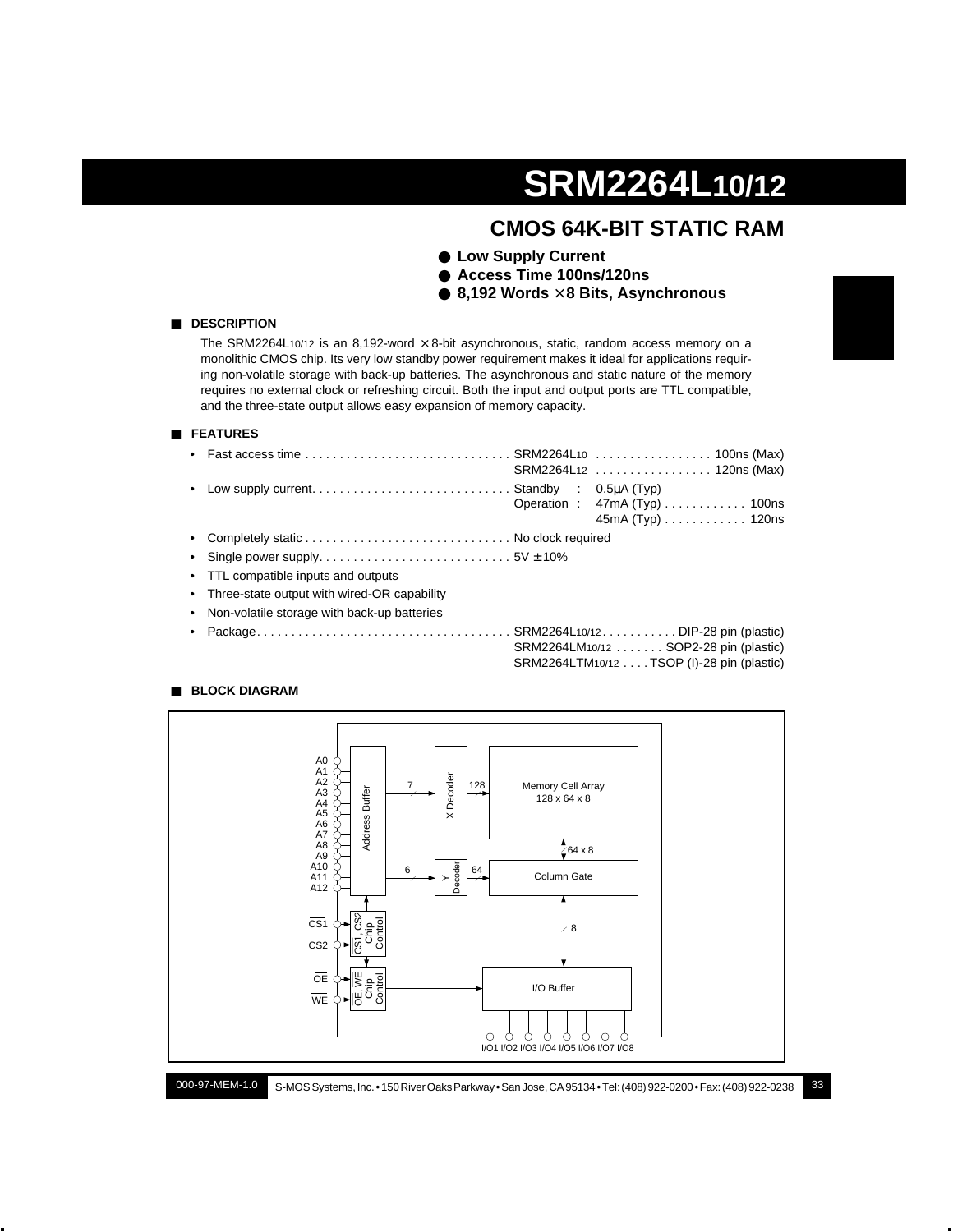■ **PIN CONFIGURATION** ■ **PIN DESCRIPTION**

| <b>NC</b><br>28<br>V <sub>DD</sub><br>A12<br>27<br>2<br>WE<br>3<br>26<br>CS2<br>A7<br>25<br>A <sub>8</sub><br>A6<br>4<br>24<br>A9<br>A5<br>5<br>SRM2264I<br>23<br>6<br>A4<br>A11<br>22<br>7<br>A3<br>ΟE<br>21<br>8<br>A <sub>2</sub><br>A10<br>CS <sub>1</sub><br>20<br>9<br>A1<br>19<br>I/O8<br>10<br>A0<br>18<br>I/O1<br>11<br>I/O7<br>12<br>17<br>I/O6<br>I/O2<br>13<br>16<br>I/O3<br>I/O5<br>14<br>I/O4<br>15<br>Vss |  |  |  |  |  |
|--------------------------------------------------------------------------------------------------------------------------------------------------------------------------------------------------------------------------------------------------------------------------------------------------------------------------------------------------------------------------------------------------------------------------|--|--|--|--|--|
|--------------------------------------------------------------------------------------------------------------------------------------------------------------------------------------------------------------------------------------------------------------------------------------------------------------------------------------------------------------------------------------------------------------------------|--|--|--|--|--|

| A0 to A12              | Address Input        |
|------------------------|----------------------|
| WF                     | <b>Write Enable</b>  |
| ŌF                     | <b>Output Enable</b> |
| $\overline{CS1}$ , CS2 | <b>Chip Select</b>   |
| $I/O1$ to $8$          | Data Input/Output    |
| Vnn                    | Power Supply (+5V)   |
| <b>Vss</b>             | Power Supply (0V)    |
| <b>NC</b>              | No Connection        |

#### ■ **ABSOLUTE MAXIMUM RATINGS**

|                                |                       |                                | $(VSS = 0V)$ |
|--------------------------------|-----------------------|--------------------------------|--------------|
| <b>Parameter</b>               | Symbol                | Ratings                        | Unit         |
| Supply voltage                 | <b>V<sub>DD</sub></b> | $-0.5$ to $7.0$                | V            |
| Input voltage*                 | V١                    | $-0.5$ to $7.0$                | ν            |
| Input/Output voltage*          | V <sub>I/O</sub>      | $-0.5$ to $VDD + 0.3$          | ν            |
| Power dissipation              | <b>P</b> D            | 1.0                            | W            |
| Operating temperature          | <b>TOPR</b>           | 0 to 70                        | $^{\circ}C$  |
| Storage temperature            | <b>TSTG</b>           | $-65$ to 150                   | °C           |
| Soldering temperature and time | <b>TSOL</b>           | $260^{\circ}$ C, 10s (at lead) |              |

\*VI, VI/O (Min)  $= -3V$  (Pulse width is 50ns)

#### ■ **RECOMMENDED DC OPERATING CONDITIONS**

| $(VSS = 0V, Ta = 0 to 70°C)$ |  |
|------------------------------|--|
|------------------------------|--|

| <b>Parameter</b> | Symbol | Min     | Typ | Max         | Unit |
|------------------|--------|---------|-----|-------------|------|
|                  | VDD    | 4.5     | 5.0 | 5.5         |      |
| Supply voltage   | Vss    | 0       | 0   | υ           |      |
|                  | Vıн    | 2.2     | 3.5 | $VDD + 0.3$ |      |
| Input voltage    | VIL    | $-0.3*$ |     | 0.8         |      |

\* If pulse width is less than 50ns, it is –1.0V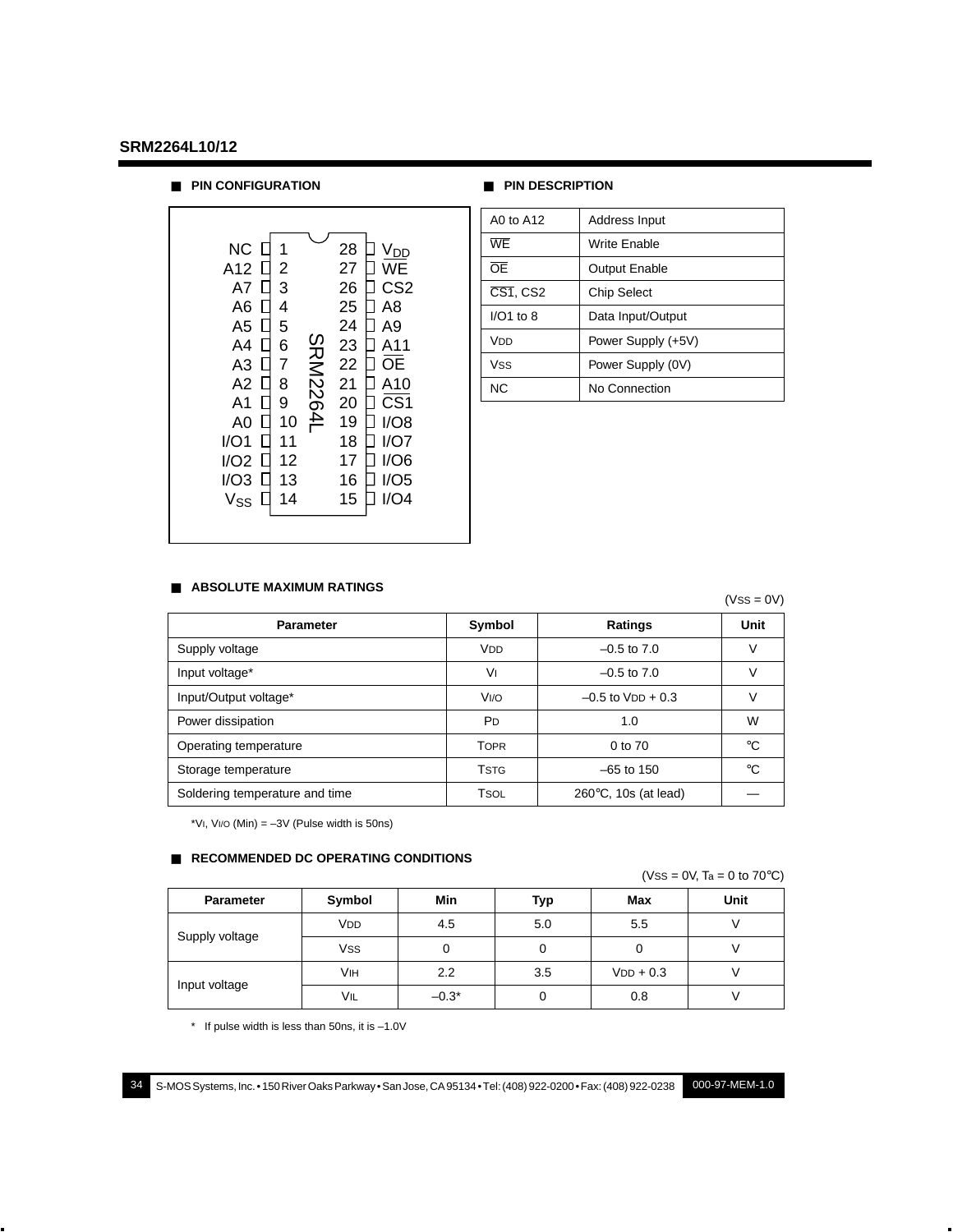#### ■ **ELECTRICAL CHARACTERISTICS**

#### ● **DC Electrical Characteristics**

#### $(VDD = 5V \pm 10\%, VSS = 0V, Ta = 0 to 70°C)$

| <b>Parameter</b>             |             | <b>Conditions</b>                                                                                                  | SRM2264L10 |                      |     | SRM2264L12 | Unit                            |     |        |
|------------------------------|-------------|--------------------------------------------------------------------------------------------------------------------|------------|----------------------|-----|------------|---------------------------------|-----|--------|
|                              | Symbol      |                                                                                                                    |            | Typ*                 | Max | Min        | Typ*                            | Max |        |
| Input leakage<br>current     | Iц          | $Vi = 0$ to $VDD$                                                                                                  | $-1$       |                      | 1   | $-1$       |                                 | 1   | μA     |
|                              | <b>IDDS</b> | $\overline{CS1}$ = VIH or $CS2$ = VIL                                                                              |            | 0.5                  | 1.0 |            | 0.5                             | 1.0 | mA     |
| Standby supply<br>current    | IDDS1       | $\overline{CS1}$ = $\overline{CS2}$ > $VDD - 0.2V$<br>or $CS2 \leq 0.2V$                                           |            | 0.5                  | 20  |            | 0.5                             | 20  | μA     |
| Average operating<br>current | <b>IDDA</b> | $VI = VIL$ , $VIH$<br>$I/O = 0mA$ , tcyc = Min                                                                     |            | 47                   | 82  |            | 45                              | 80  | mA     |
| Operating supply<br>current  | <b>IDDO</b> | $VI = VIL$ , $VIH$<br>$I/O = OmA$                                                                                  |            | 35                   | 60  |            | 35                              | 60  | mA     |
| Output leakage               | <b>ILO</b>  | $\overline{CS1}$ = VIH or $CS2$ = VIL<br>or $\overline{WE}$ = VIL or $\overline{OE}$ = VIH,<br>$V1/O = 0$ to $VDD$ | $-1$       |                      | 1   | $-1$       |                                 | 1   | μA     |
| High level output<br>voltage | <b>VOH</b>  | $IOH = -1.0mA$                                                                                                     | 2.4        | <b>VDD</b><br>$-0.1$ |     | 2.4        | <b>V<sub>DD</sub></b><br>$-0.1$ |     | $\vee$ |
| Low level output<br>voltage  | <b>VOL</b>  | $IOL = 4.0mA$                                                                                                      |            | 0.2                  | 0.4 |            | 0.2                             | 0.4 | $\vee$ |

\* Typical values are measured at  $Ta = 25^{\circ}C$  and  $VDD = 5.0V$ 

#### ● **Terminal Capacitance**

 $(f = 1$ MHz, Ta = 25°C)

| <b>Parameter</b>    | Symbol      | <b>Conditions</b> | Min | Typ | Max | Unit |
|---------------------|-------------|-------------------|-----|-----|-----|------|
| Address capacitance | <b>CADD</b> | $VADD = OV$       |     |     |     | рF   |
| Input capacitance   | Сı          | $V = 0V$          |     |     |     | рF   |
| I/O capacitance     | Ci/O        | $V1/O = 0V$       |     | 6   |     | рF   |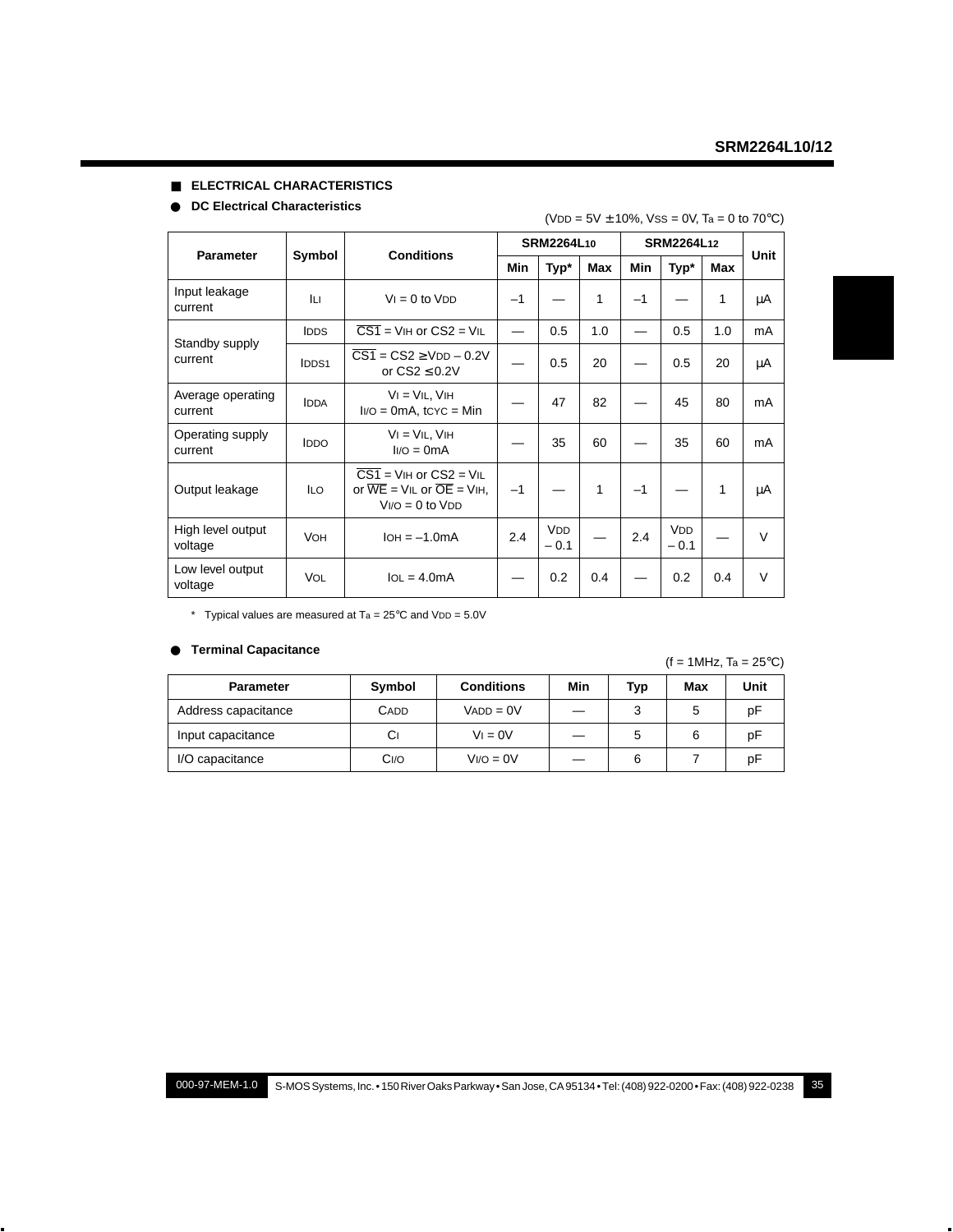#### ● **AC Electrical Characteristics**

#### ° **Read Cycle**

|                          |                   |                   |            | $\sqrt{20} = 5$ $\sqrt{2}$ iv 70, v 33 – 0 v, ia – 0 to 70 °C/ |            |                   |    |
|--------------------------|-------------------|-------------------|------------|----------------------------------------------------------------|------------|-------------------|----|
|                          |                   | <b>Test</b>       | SRM2264L10 |                                                                | SRM2264L12 | Unit              |    |
| <b>Parameter</b>         | Symbol            | <b>Conditions</b> | Min        | Max                                                            |            | <b>Min</b><br>Max |    |
| Read cycle time          | tRC               |                   | 100        |                                                                | 120        |                   | ns |
| Address access time      | tacc              |                   |            | 100                                                            |            | 120               | ns |
| CS1 access time          | tACS <sub>1</sub> | $*_{1}$           |            | 100                                                            |            | 120               | ns |
| CS2 access time          | tACS2             |                   |            | 100                                                            |            | 120               | ns |
| OE access time           | <b>tOE</b>        |                   |            | 50                                                             |            | 60                | ns |
| CS1 output set time      | tCLZ1             |                   | 10         |                                                                | 10         |                   | ns |
| CS1 output floating time | tCHZ1             |                   |            | 35                                                             |            | 40                | ns |
| CS2 output set time      | tCLZ <sub>2</sub> | $*_{2}$           | 10         |                                                                | 10         |                   | ns |
| CS2 output floating time | tCHZ <sub>2</sub> |                   |            | 35                                                             |            | 40                | ns |
| OE Output set time       | tolz              |                   | 5          |                                                                | 5          |                   | ns |
| OE Output floating time  | <b>tOHZ</b>       |                   |            | 35                                                             |            | 40                | ns |
| Output hold time         | tOH               | $*1$              | 10         |                                                                | 10         |                   | ns |

#### $(VDD = 5V + 10\%$ ,  $VSS = 0V$ ,  $Ta = 0$  to  $70°C$ )

#### ° **Write Cycle**

#### $(VDD = 5V \pm 10\%, VSS = 0V, Ta = 0 to 70°C)$

|                       |                               | Test              | <b>SRM2264L10</b> |     | SRM2264L12 |     |      |
|-----------------------|-------------------------------|-------------------|-------------------|-----|------------|-----|------|
| <b>Parameter</b>      | Symbol                        | <b>Conditions</b> | Min               | Max | Min        | Max | Unit |
| Write cycle time      | twc                           |                   | 100               |     | 120        |     | ns   |
| Chip select time 1    | t <sub>C</sub> W <sub>1</sub> |                   | 80                |     | 85         |     | ns   |
| Chip select time 2    | t <sub>C</sub> W <sub>2</sub> |                   | 80                |     | 85         |     | ns   |
| Address enable time   | tAW                           |                   | 80                |     | 85         |     | ns   |
| Address setup time    | tas                           | $*_{1}$           | $\Omega$          |     | $\Omega$   |     | ns   |
| Write pulse width     | twp                           |                   | 60                |     | 70         |     | ns   |
| Address hold time     | tw <sub>R</sub>               |                   | $\Omega$          |     | $\Omega$   |     | ns   |
| Input data setup time | t <sub>DW</sub>               |                   | 50                |     | 50         |     | ns   |
| Input data hold time  | <b>tDH</b>                    |                   | $\Omega$          |     | $\Omega$   |     | ns   |
| WE Output floating    | twhz                          | *3                |                   | 35  |            | 40  | ns   |
| WE Output setup time  | tow                           |                   | 5                 |     | 5          |     | ns   |

\* See next page for test condtions.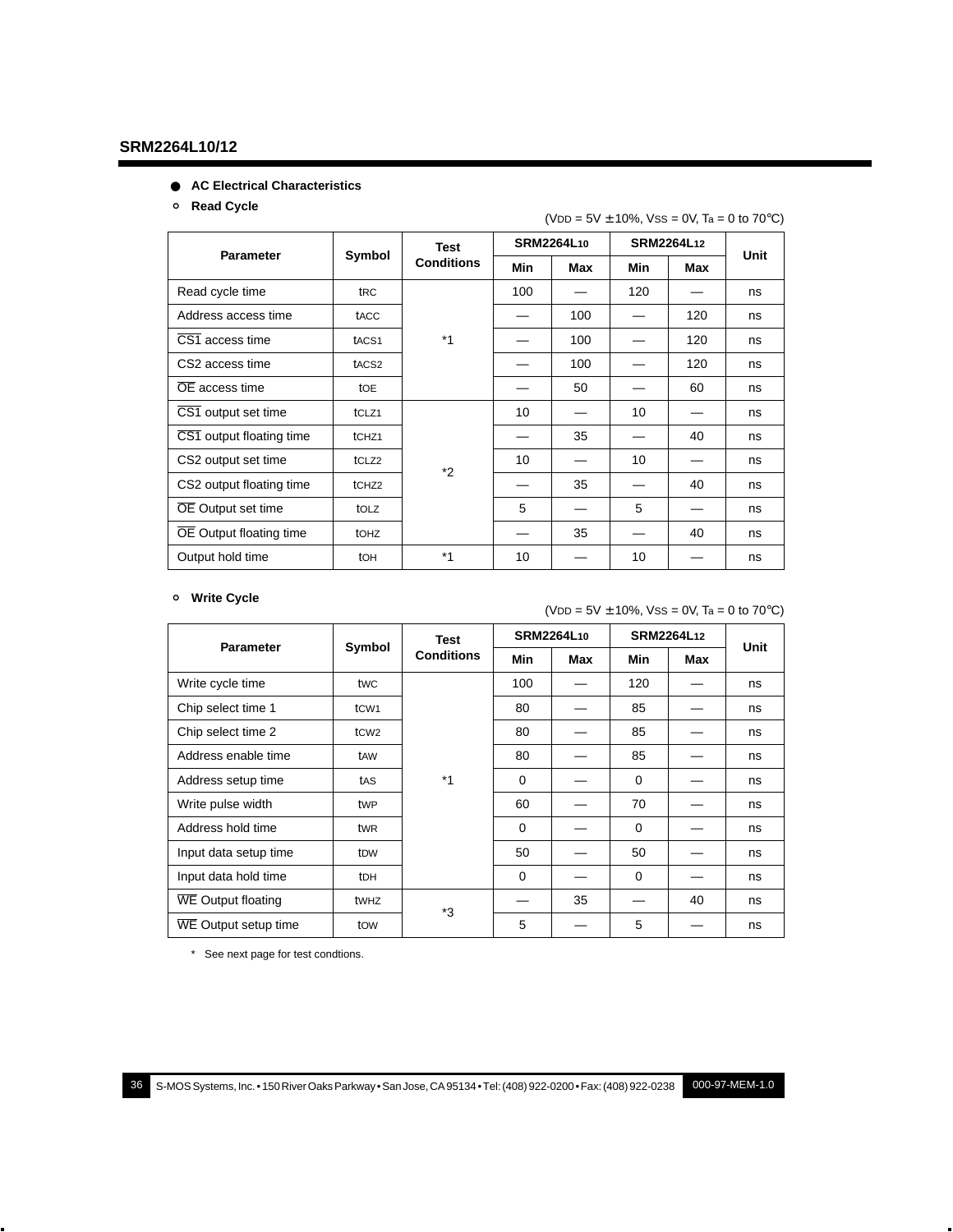#### **\*1 Read/Write Cycle Test Conditions**

- 1. Input pulse level: 0.8V to 2.4V
- 2.  $tr = tf = 10$ ns
- 3. Input and output timing reference levels: 1.5V
- 4. Output load  $ITTL + CL = 100pF$



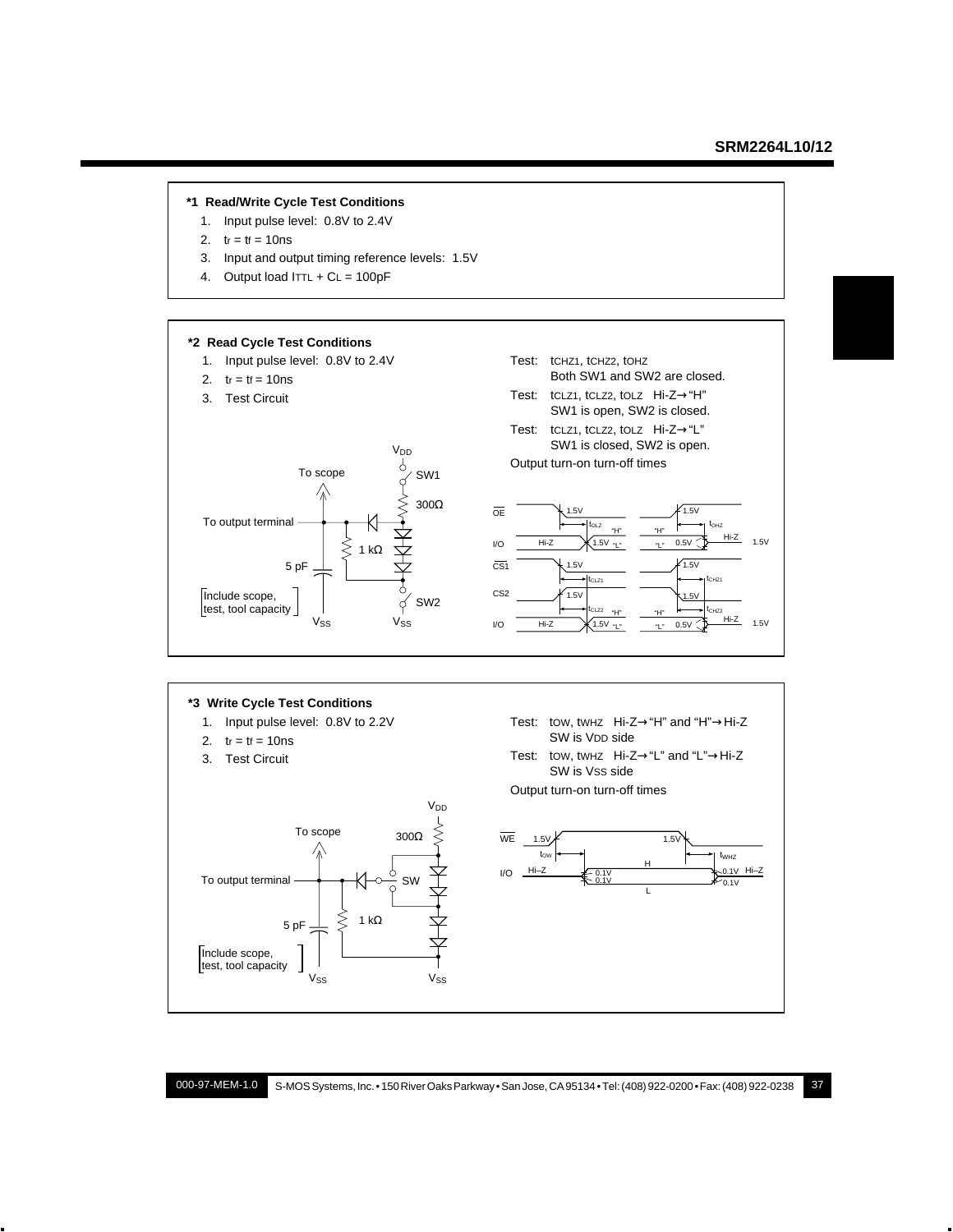- **Timing Charts**
- ° **Read Cycle\*1**



Note: \*1. During the read cycle, WE must be "H".





Note: \*2. During write cycle (1) and (2), the Output Buffer is in high impedance regardless of the  $\overline{OE}$  level.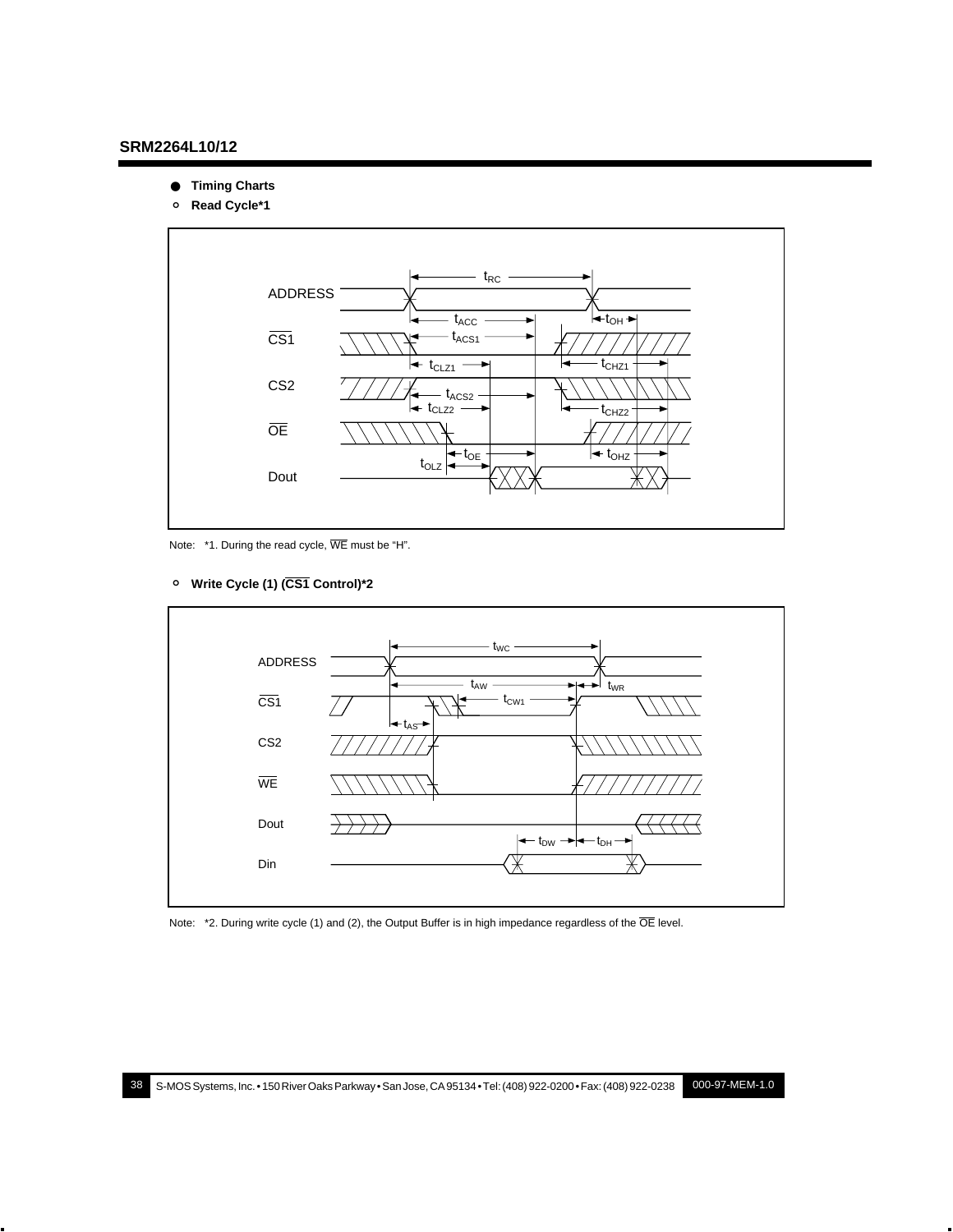° **Write Cycle (2) (CS2 Control)\*2**



Note: \*2. During write cycle (1) and (2), the Output Buffer is in high impedance regardless of the  $\overline{OE}$  level.



#### ° **Write Cycle (3) (WE Control)\*3**

Note: \*3. During write cycle (3), the Output Buffer is in high impedance if the  $\overline{OE}$  level is "H".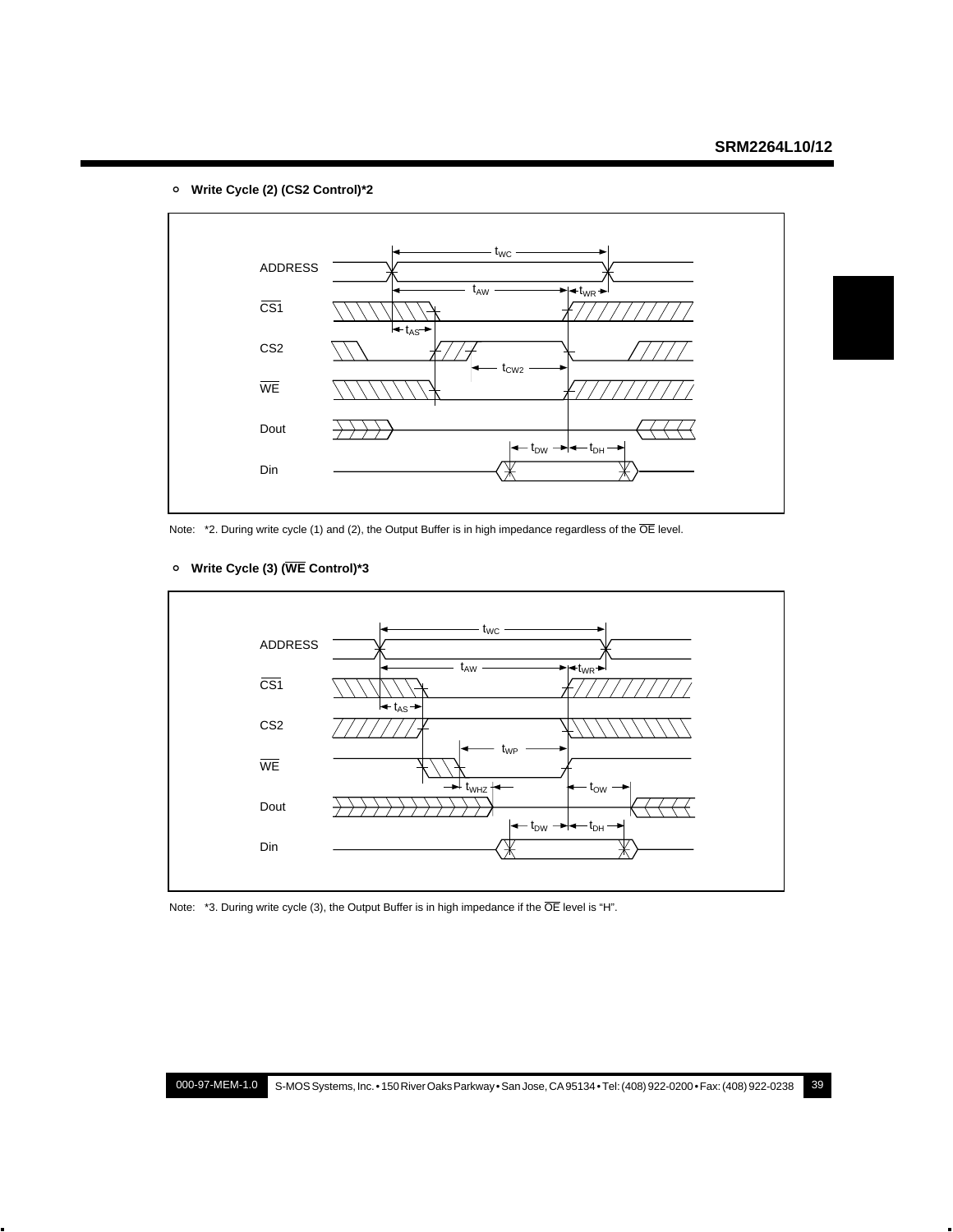#### ■ **DATA RETENTION CHARACTERISTIC WITH LOW VOLTAGE POWER SUPPLY**

| $(T_a = 0 \text{ to } 70^{\circ} \text{C})$ |  |  |  |
|---------------------------------------------|--|--|--|
|                                             |  |  |  |

| <b>Parameter</b>              | Symbol      | <b>Conditions</b>                                                            | Min               | Typ | Max | Unit |
|-------------------------------|-------------|------------------------------------------------------------------------------|-------------------|-----|-----|------|
| Data retention supply voltage | <b>VDDR</b> |                                                                              | 2.0               |     | 5.5 | V    |
| Data retention current        | <b>IDDR</b> | $VDD = 3V$<br>$\overline{CS1}$ = CS2 $\geq$ VDD - 0.2V<br>or $CS2 \leq 0.2V$ |                   |     | 10  | μA   |
| Chip select data hold time    | tCDR        |                                                                              | $\Omega$          |     |     | ns   |
| Operation recovery time       | tR          |                                                                              | t <sub>RC</sub> * |     |     | ns   |

\* tRC = Read Cycle time

#### ● **Data Retention Timing (CS1 Control)**



#### ● **Data Retention Timing (CS2 Control)**

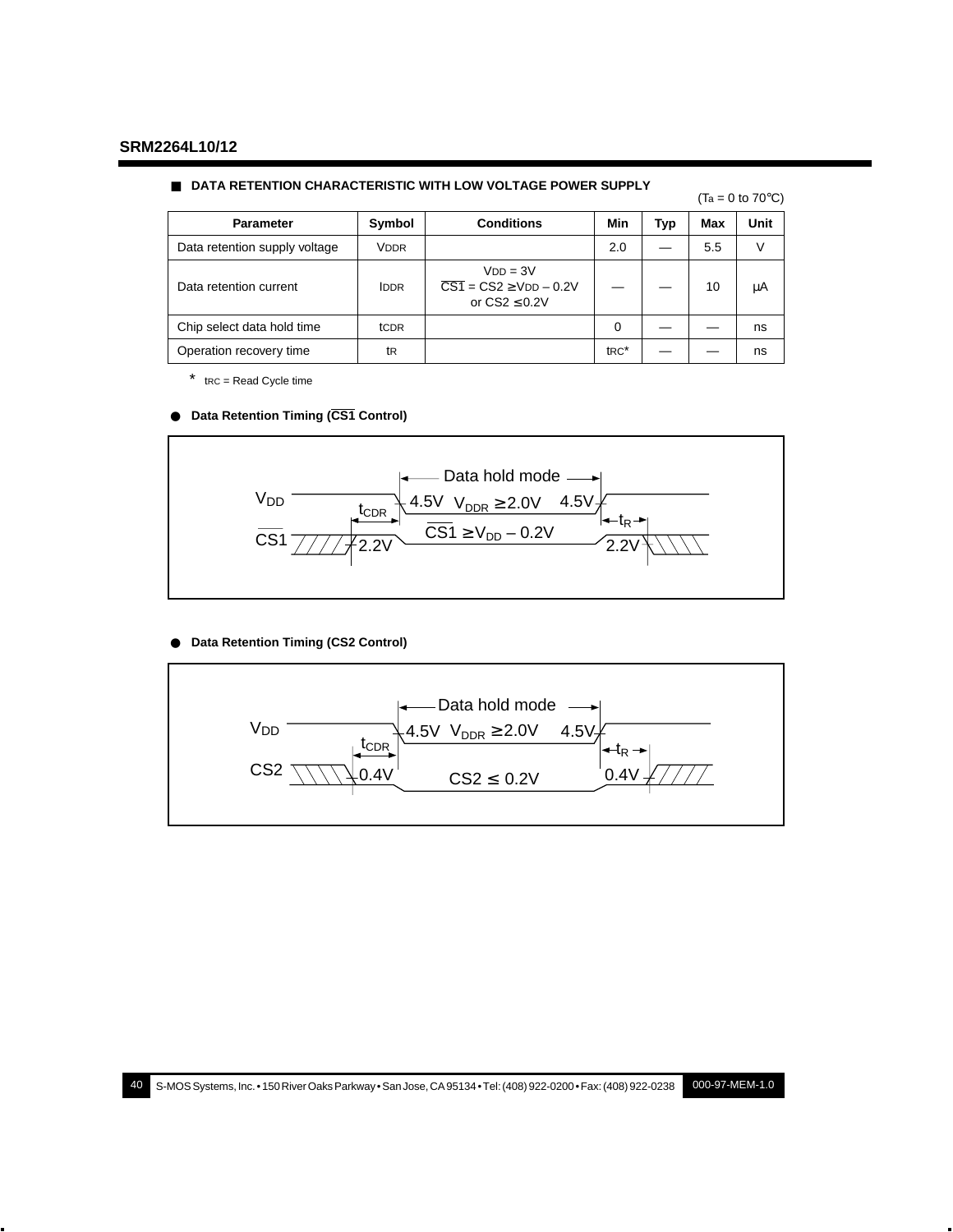#### ■ **FUNCTIONS**

#### ● **Truth Table**

| $\overline{\text{CS}}$ 1 | CS <sub>2</sub> | <b>OE</b> | <b>WE</b> | <b>A0 to A12</b> | Data I/O    | Mode           | <b>IDD</b>  |
|--------------------------|-----------------|-----------|-----------|------------------|-------------|----------------|-------------|
| н                        | X               |           |           |                  | Hi-Z        | Unselected     | IDDS, IDDS1 |
|                          |                 |           |           |                  | Hi-Z        | Unselected     | IDDS, IDDS1 |
|                          | н               | Χ         |           | Stable           | Input data  | Write          | <b>IDDO</b> |
|                          | н               |           | н         | Stable           | Output data | Read           | <b>IDDO</b> |
|                          | н               | н         | н         | Stable           | Hi-Z        | Output disable | <b>IDDO</b> |

X: "H" or "L"

—: "H", "L", or "Hi-Z"

#### ● **Read Data**

Data is able to be read when the address is set while holding  $\overline{CS1}$ ="L",  $\overline{CS2}$ ="H",  $\overline{OE}$ ="L" and  $\overline{WE}$ ="H". Since Data I/O terminals are high impedance state when  $\overline{OE}$ ="H", the data bus line can be used for any other objective, then access time apparently is able to be cut down.

#### ● **Write Data**

There are four ways of writing data into memory (see "Timing Charts", above):

- 1. Hold CS2="H",  $\overline{WE}$ ="L" set addresses and give "L" pulse to  $\overline{CS1}$ .
- 2. Hold  $\overline{CS1}$ ="L",  $\overline{WE}$ ="L" set addresses and give "H" pulse to CS2.
- 3. Hold  $\overline{CS1}$ ="L", CS2="H" set addresses and give "L" pulse to  $\overline{WE}$ .
- 4. After setting addresses, give "L" pulse to CS1, WE and give "H" pulse to CS2.

Anyway, data on the Data I/O terminals are latched up into the SRM2264L10/12 at the end of the period that CS1, WE are "L" level, and CS2 is "H" level. As Data I/O terminals are in high impedance state when any of  $\overline{CS1}$ ,  $\overline{OE}$ ="H", or  $CS2$ ="L", the contention on the data bus can be avoided.

#### ● **Standby Mode**

When  $\overline{\text{CS1}}$  is "H" or CS2 is "L" level, the SRM2264L10/12 is in the standby mode which has data retaining operation. In this case Data I/O terminals are Hi-Z, and all inputs of addresses, WE. When  $\overline{CS1}$  and CS2 level are in the range over VDD – 0.2V, or CS2 level is in the range under 0.2V, in the SRM2264L10/12 there is almost no current flow except through the high resistance parts of the memory.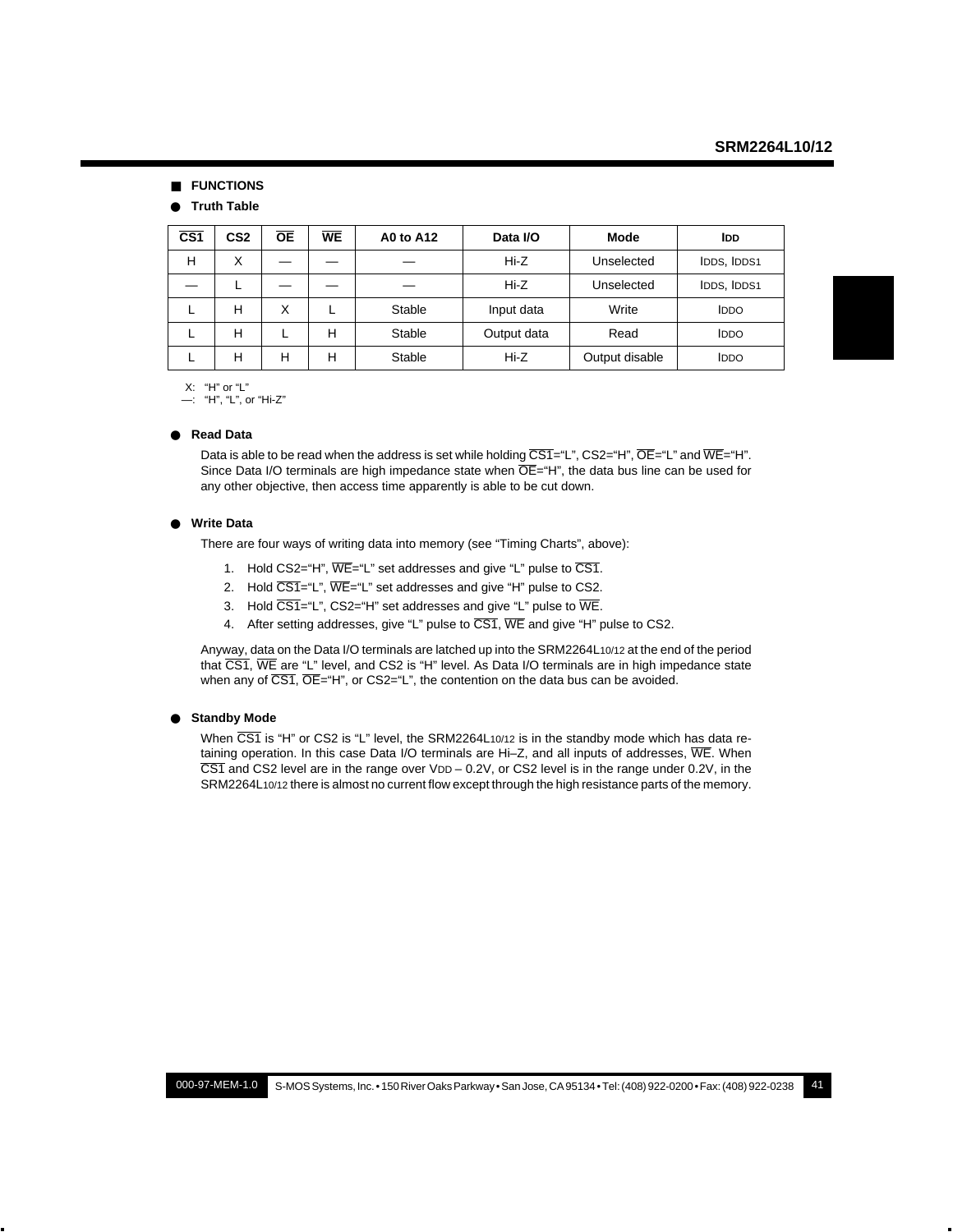#### ■ **PACKAGE DIMENSIONS**





\* SRM2264LM10/12 has the same electrical characteristics as SRM2264L10/12.

42 S-MOS Systems, Inc. • 150 River Oaks Parkway • San Jose, CA 95134 • Tel: (408) 922-0200 • Fax: (408) 922-0238 000-97-MEM-1.0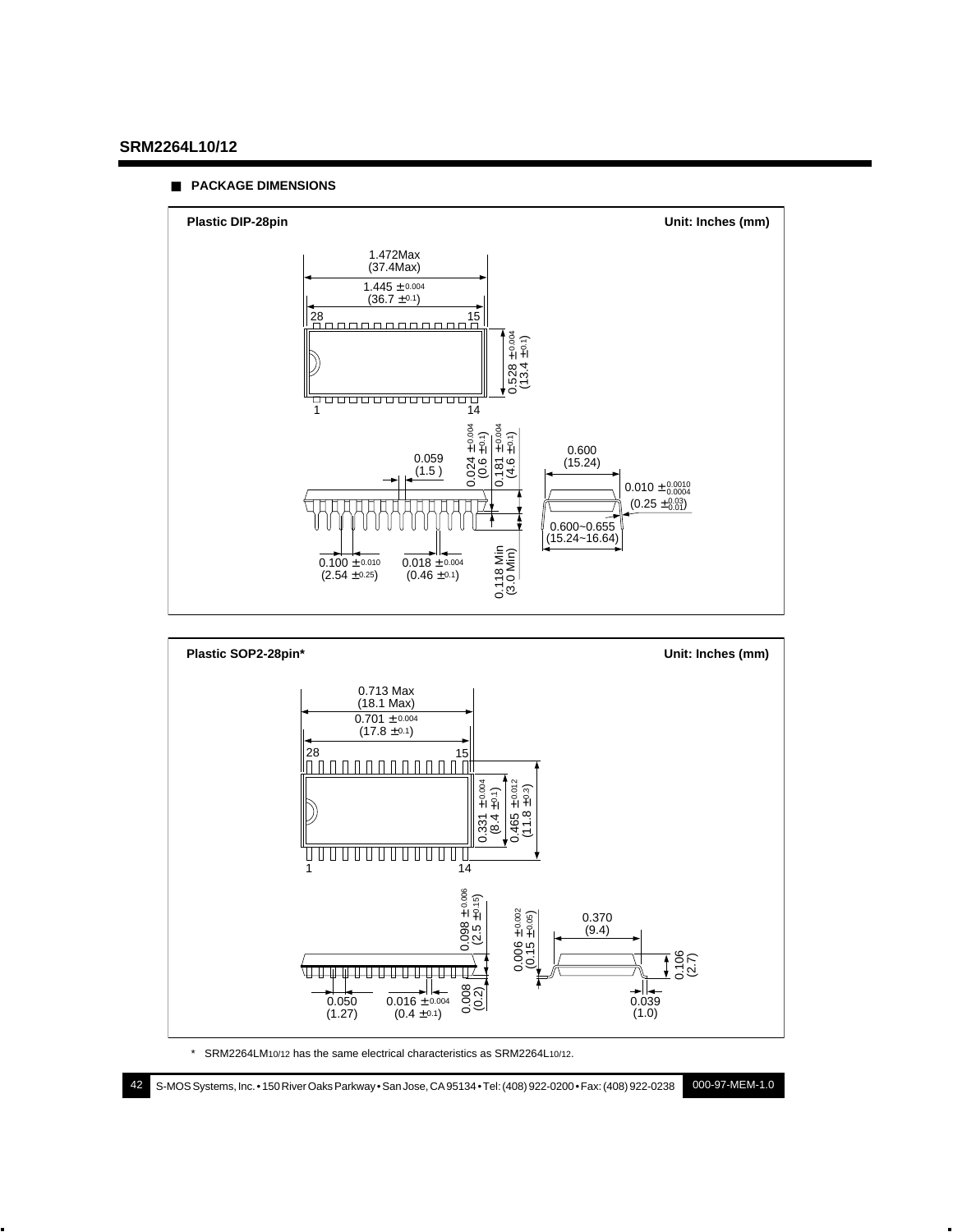■ **CHARACTERISTIC CURVES**